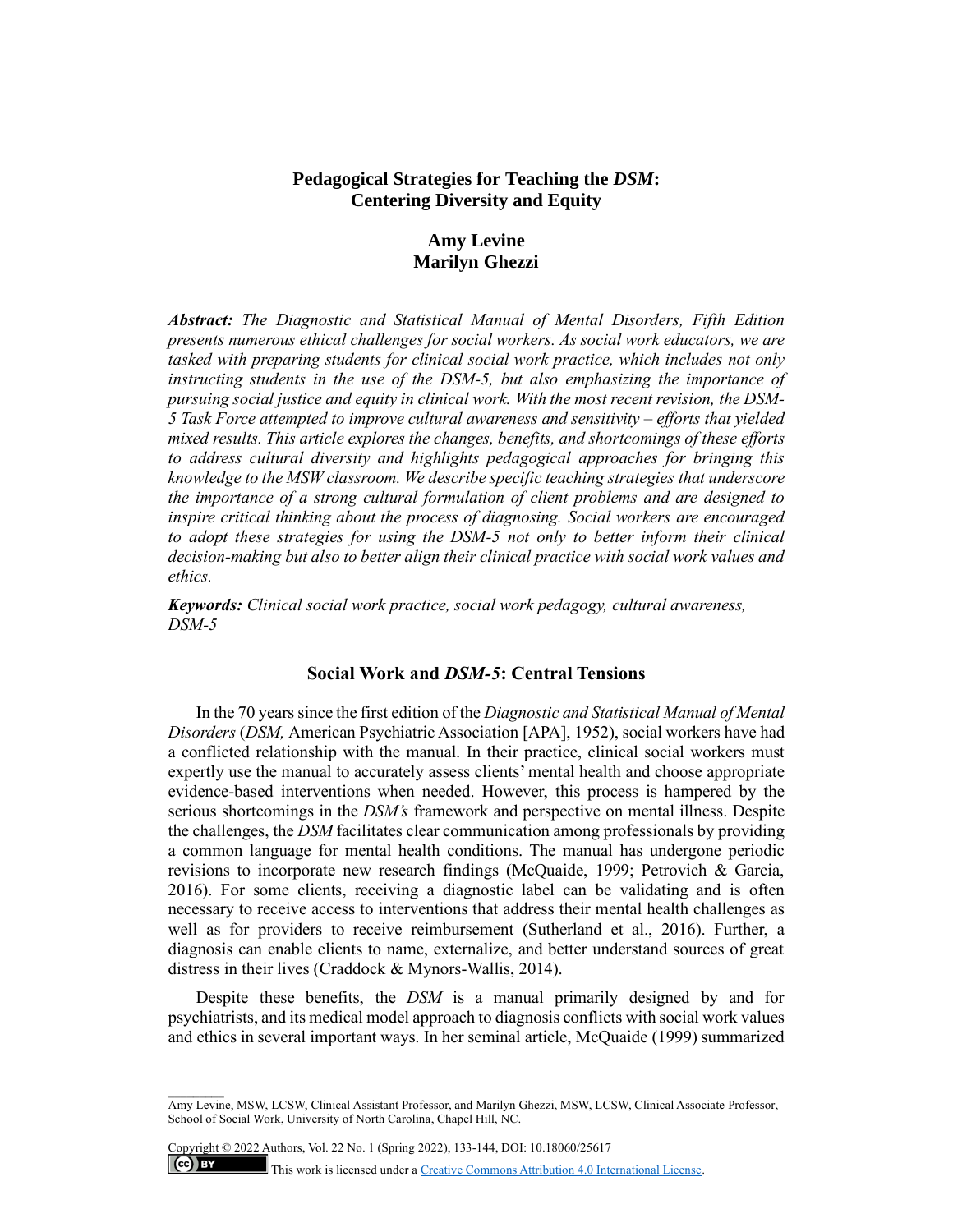social workers' concerns about the *DSM* 's focus on pathology rather than strengths, its lack of person-in-environment perspective, its lack of cultural sensitivity, and its reliance on the medical model as the basis for diagnosing mental illness. These critiques remain relevant even after the *DSM*'s most recent fifth edition (*DSM-5;* APA, 2013). Moreover, numerous scholars have echoed the limitations of the current system of diagnostic classification as having limited utility, which led to recent efforts by the National Institute of Mental Health to consider new systems of diagnostic classification (Bredstrom, 2019; Insel, 2014; Kozak & Cuthbert, 2016; Petrovich & Garcia, 2016; Sutherland et al., 2016; Thornton, 2017). To build greater critical consciousness regarding the history and function of *DSM* in our society, Karter and Kamens (2019) urged clinicians to apply an ecological framework to the process of diagnosis. Their call expands Sutherland and colleagues' (2016) discussion that noted *DSM* diagnoses frame client distress as purely personal, which not only can increase shame and stigma but also downplay the relational and sociopolitical dynamics that impact clients'symptoms. By contrast, a hallmark of clinical social work pedagogy is ensuring students understand the ways in which diagnostic labels can affect a client's sense of self (Peter & Jungbauer, 2019). Social workers using the *DSM-5* must be critically aware of the manual's shortcomings and understand how to align social work values and ethics with the process of diagnosing mental illness. Although the diagnostic process is only one aspect of case conceptualization, the use of the *DSM-5* is central to many clinical roles across social work settings. As such, social work educators have the responsibility of establishing a learning environment in which students can learn these critical thinking skills and understand how to apply the insight gained to the diagnostic process in their practice. This article focuses solely on the changes in the *DSM-5* regarding cultural issues and the implications of these changes for social work education.

#### **Changes in** *DSM-5***: Improvements or Window Dressing?**

With the 2013 publication of *DSM-5*, the APA made some significant shifts, including abandoning the multiaxial diagnostic system that many clinicians viewed as central to highlighting the potential impact of environmental and contextual factors on an individual's functioning (Walsh, 2016). The APA made several explicit attempts to improve the cultural sensitivity in the *DSM-5*, including adding a section to most diagnostic categories that addresses cultural factors, developing the Cultural Formulation Interview (CFI), and adding a glossary of cultural concepts of distress to the Appendix (APA, 2013; Lewis-Fernández & Aggarwal, 2013). The introduction to the *DSM-5* summarizes various ways that culture can impact diagnosis, including how distress is communicated in different cultures and how culture shapes an individual's understanding of their illness (APA, 2013).

The CFI and its accompanying handbook provide guidance to clinicians about how to integrate ethnographic interviewing into standard psychiatric assessment (Lewis-Fernández et al., 2016). For example, one of the initial questions in the CFI directs the clinician to ask the client to describe their problem as they would explain it to their family, friends, or others in their community (APA, 2013). This line of questioning attempts to decenter the clinician's conceptualization of the problem and invites the client to share their lived experience. Subsequent CFI items prompt the clinician to ask whether any aspects of the client's identity impact the problem they are experiencing. The client is encouraged to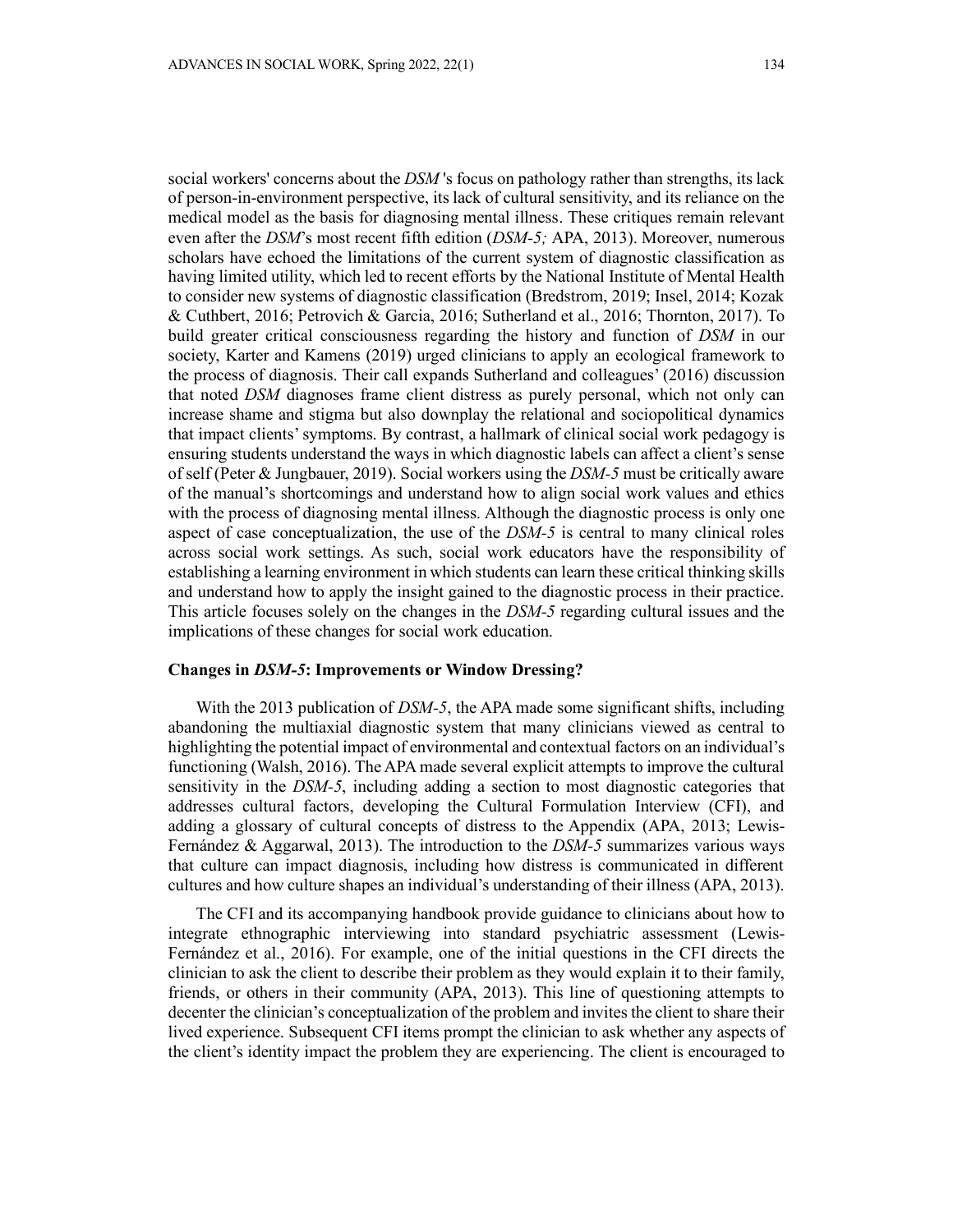share ways they have already attempted to cope with their problem, including consulting healers or helpers from within their community (APA, 2013). The focus of this questioning further supports the client in expressing a holistic understanding of their current challenges, coping strategies, and functioning that can be particularly useful in making a culturallyinformed diagnosis (Jarvis et al., 2020). Encouragingly, field studies designed to assess the implementation of CFI in clinical practice in six countries concluded both clients and clinicians found the tool "feasible, acceptable and clinically useful" (Lewis-Fernández et al., 2017, p. 295). These important additions have enhanced and nuanced the *DSM-5*'s conceptualizations of culture, mental illness, and the diagnostic process.

Since the *DSM-5*'s publication in 2013, researchers' have given mixed reviews of the changes intended to boost the manual's cultural sensitivity (Bredstrom, 2019; Petrovich  $\&$ Garcia, 2016; Sutherland et al., 2016; Thornton, 2017). Paniagua (2018) noted the *DSM-5* has taken far greater steps toward centering cultural diversity than the World Health Organization's (WHO) *International Classification of Diseases*, the global diagnostic classification standard that has far fewer cultural guidelines (WHO, 2021). However, other authors noted the failure of the *DSM-5* to fulfill the promise in its introduction to integrate cultural factors throughout the manual. Indeed, the *DSM-5* lists of diagnostic criteria fail to integrate cultural factors. For example, cultural concepts of distress remain relegated to the Appendix (Bredstrom, 2019; Paniagua, 2018; Thornton, 2017). Even though additions such as the CFI can be useful tools in promoting a culturally-informed diagnostic process, this assessment tool is not well-integrated into the primary body of the manual; therefore, clinicians might not consider incorporating additional assessments as an essential part of the diagnostic process (Aggarwal et al., 2013). Many researchers and clinicians have reported the *DSM-5* remains ethnocentric given that cultural aspects are emphasized for non-Western cultures but not for socially dominant cultural groups (Bredstrom, 2019; Thornton, 2017). Bredstrom (2019) concluded that throughout the manual, the *DSM-5* fails to recognize cultural diversity and psychosocial contexts, noting "context within DSM-5 [sic] becomes an ethnic dividing line between those who are seen as culturally 'other' and those who are not" (p. 361). Therefore, social work educators have an imperative not only to teach *DSM-5* diagnostic criteria but also to highlight important critiques of the manual and explore the ways in which the strengths and weaknesses of the *DSM-5* impact assessment in practice.

#### **Strategies for Teaching** *DSM-5* **in Social Work Education**

Given that social workers are becoming the predominant providers of psychotherapy, the ethical tensions clinical social workers face are increasingly discomforting. Phillips (2013) focused on this discomfort by asking, "So what are clinical social workers to do, working in a system which they did not create, which, in many ways, is antithetical to their values and beliefs, and which raises a number of new responsibilities and potential liabilities?" (p. 211). Social work educators are tasked with preparing students to use imperfect tools—such as the *DSM-5—*and to work within imperfect systems to treat, support, and advocate for their clients. Thus, the central question is how to teach social work students about making clinical assessments using the *DSM-5* in a way that refrains from pathologizing human experiences and replicating inequitable power dynamics, but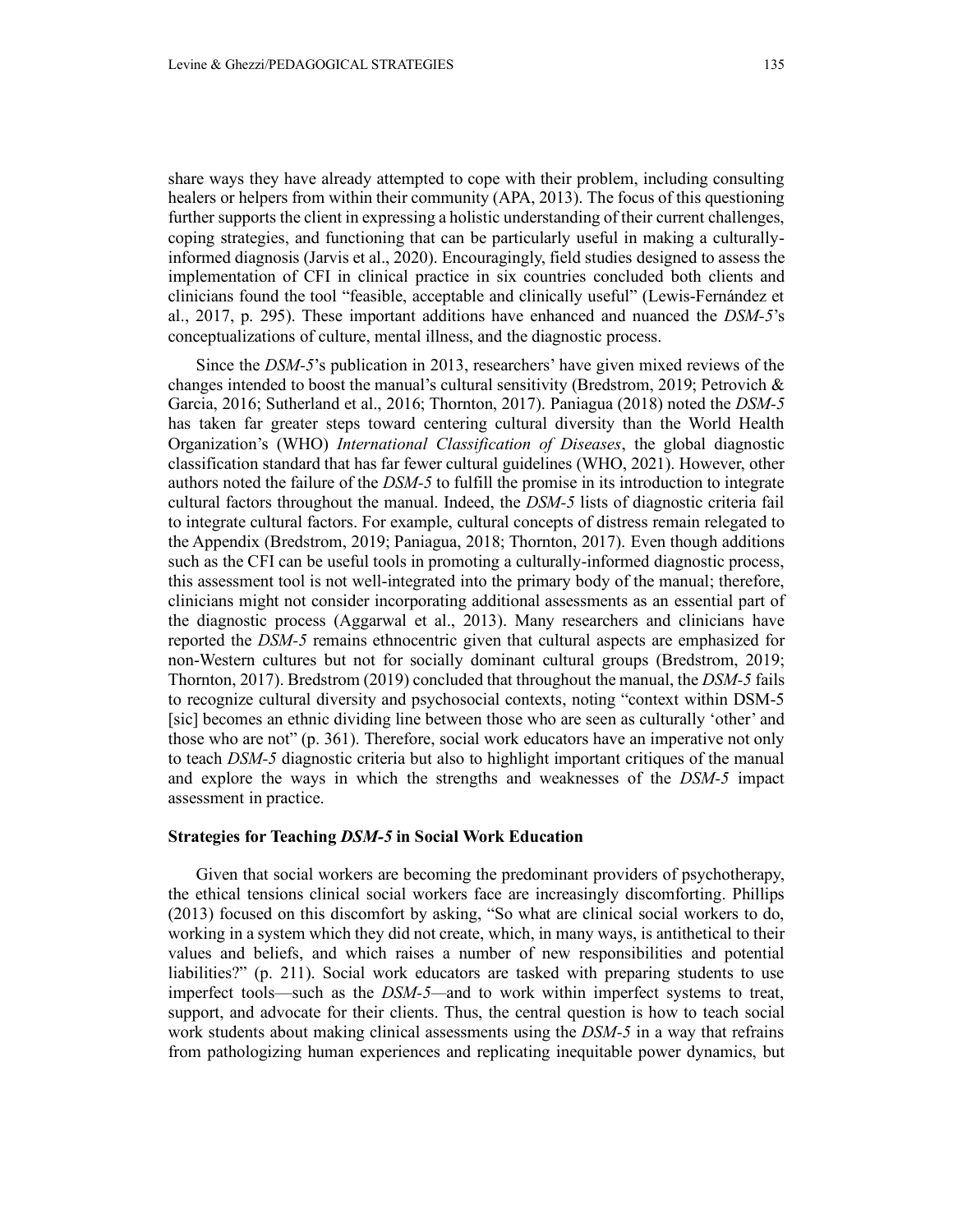instead reinforces diversity, equity, and inclusion. To help answer this question, we present strategies to help social work instructors achieve this balance in training future clinicians.

#### *Sociocultural Context of Assessment and Diagnosis*

Social work educators can begin achieving a balanced clinical perspective in their courses by ensuring students understand the significance of sociocultural context for a given diagnosis. As a discipline, social work emphasizes an individual's lived experience is influenced through their culture, identities, relationships, challenges, hopes, and strengths. A central pedagogical goal of the field is to encourage students to consider the ways in which these factors affect an individual's adaptive functioning. In this regard, it is important for social work courses to examine the ways in which individual, institutional, and cultural racism and other manifestations of oppression can negatively impact an individual's physical and mental well-being (Jones & Neblett, 2019). In every reading, case study, or class activity, instructors can raise questions about the ways in which experiences of oppression—especially when coupled with other personal, relational, and sociopolitical dynamics—can contribute to changes and challenges in an individual's thought patterns, moods, behaviors, and current functioning. Additionally, instructors can highlight the limitations of the *DSM-5* by demonstrating the ways the manual's diagnostic criteria fail to meaningfully acknowledge many sociocultural factors.

Another classroom strategy is to encourage students to examine the ways a diagnosis might further pathologize individuals and reproduce societal power differentials. Petrovich and Garcia (2016) focused on this issue in their exploration of the harmful impact of misdiagnosis. As one solution to the problem, these authors proposed a "diversity/resiliency formulation" that acknowledges a client's resources and strengths while highlighting the sociocultural elements that might affect the client's overall functioning. Instructors can use this diversity/resiliency framework to highlight shortcomings of *DSM-5* and discuss alternative diagnostic considerations with potential to yield more effective and ethical practice. Additionally, incorporating contemporary events (e.g., fear of deportation, anti-transgender legislation, police violence) in class content alongside discussions of specific diagnoses can encourage students to consider the way in which current social issues can directly impact the mental health of individuals and communities (Becerra, 2016; DeVylder et al., 2020; Seelman, 2016). By bringing realworld examples into discussions of the diagnostic process, instructors can underscore the importance of incorporating culturally-informed biopsychosocial assessments in making an accurate diagnosis that demonstrates an awareness of the individual's relationship to their current environment.

### *Critical Reflection on Diagnostic Labels*

Beyond highlighting the importance of sociocultural contexts in conducting an assessment, students can be encouraged to critically reflect on the ways diagnostic labels can affect an individual's sense of self. For example, instructors might ask students to share their perspectives on positive and negative aspects of mental health diagnoses, and then facilitate discussions about the multiple, varied ways a diagnosis can impact individuals based on elements of the individuals' unique identities, personal histories, access to needed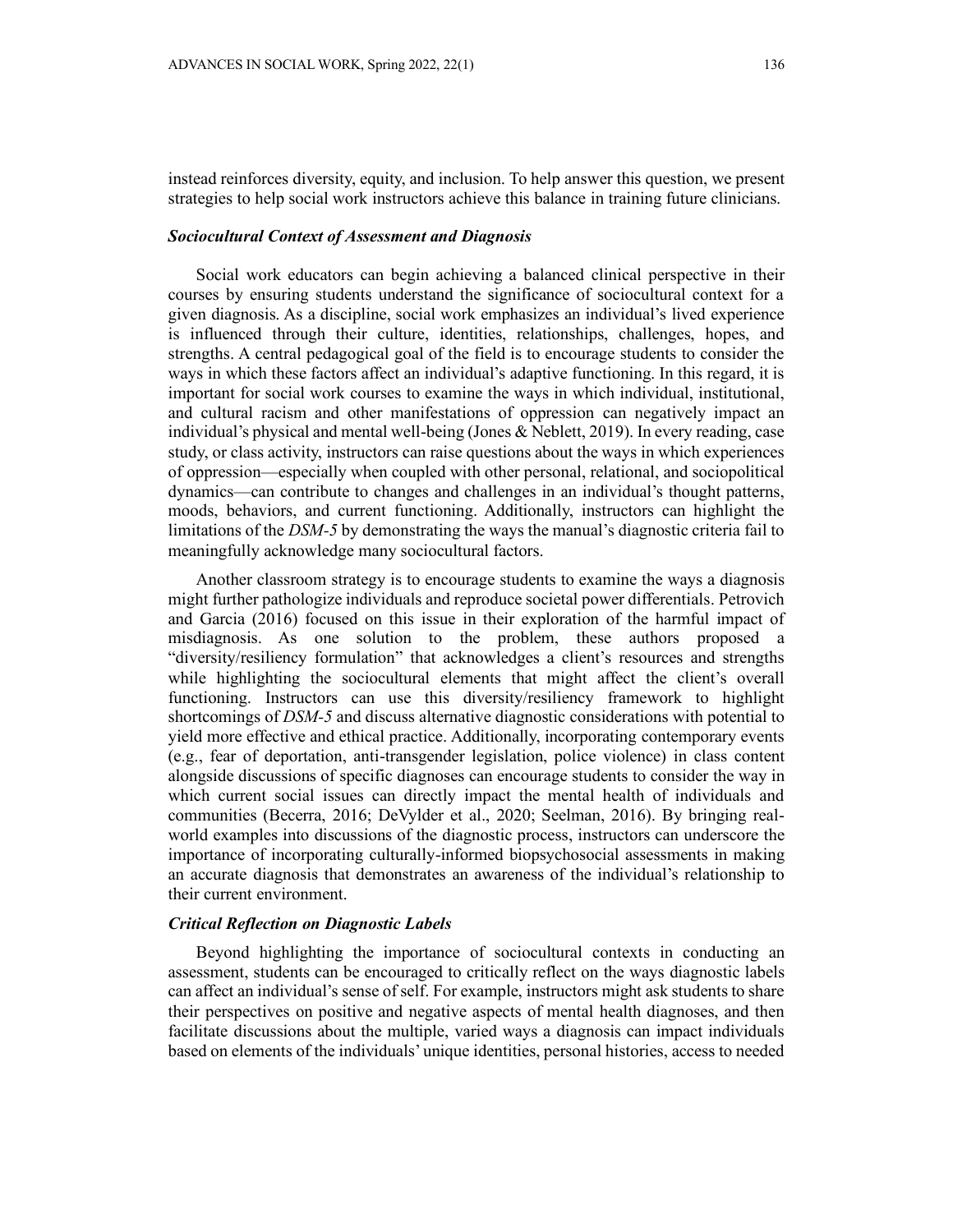services, and a multitude of other factors. For instance, instructors could provide discussion prompts such as, "What might be the benefits of being diagnosed with a particular disorder?" "Have you worked with clients who found the label helpful or reassuring?" "What are the possible negative impacts of diagnosis on our clients?" "How might you feel if you were told you had a particular diagnosis?" These questions also help students to clarify their own values and recognize biases held about particular diagnoses as well as the act of diagnosing.

The evolution of the *DSM* is compelling, from its biological origins focused on neurological illnesses, to the strong influence of psychoanalytic theory, to the data-driven medical model of diagnostic criteria. Over time, the purpose of the manual has shifted from gathering prevalence data to functioning as the primary mode of monetary reimbursement for clinical practice (Surís et al., 2016). In the classroom, an analysis of the *DSM* history that underscores its changing theoretical bases as well as its lack of cultural awareness will help students understand the manual's historical context and the subjectivity of the content. Additionally, instructors can highlight the significance and meaning of mental illness across sociocultural contexts by exploring global conceptions of mental health. The evolving field of global mental health (e.g., Collins, 2020; Patel & Prince, 2010; Watters, 2010) can encourage students to examine culturally diverse narratives about health and healing, and thereby, develop a better understanding of the ways mental well-being and mental illness are conceptualized from non-Western perspectives.

Classroom instructors can delve into the "how to" of assessing a client's mental health by emphasizing how discussing their findings (i.e., their diagnosis) with the client can provide an opportunity to explore the impact of cultural dynamics on the client's functioning and experience of mental health symptoms. Instead of using a diagnostic label as something that further individualizes, medicalizes, or pathologizes the client, the clinician can approach these discussions in a way that invites a critical conversation with the client about how culture, power, and privilege can directly affect their experience of mental health symptoms (Sutherland et al., 2016). As a pedagogical strategy, instructors can present a clinical vignette and ask students to role-play delivering this diagnosis to their client. In the role-play, students can practice providing psychoeducation about the assessment and treatment while strengthening their ability to process a client's reactions and questions about the diagnosis in a way that validates the client's identity and experience. Clinical case studies and vignettes can easily be accessed through resources produced by the APA (Barnhill, 2014). By incorporating these role-plays into the classroom and emphasizing the ways such discussions can ultimately serve to empower the client, instructors can better prepare students for difficult and critical conversations with clients.

### *Impact of Clinician Bias*

Instructors can help students become self-aware clinicians by using pedagogical strategies that address the impact of clinician bias and lack of cultural humility on the diagnostic process. In the classroom, instructors can illustrate this point via an in-depth examination of the relationship of specific diagnoses to culture and identity. For instance, oppositional defiant disorder (ODD) is a highly stigmatized diagnosis that often sets a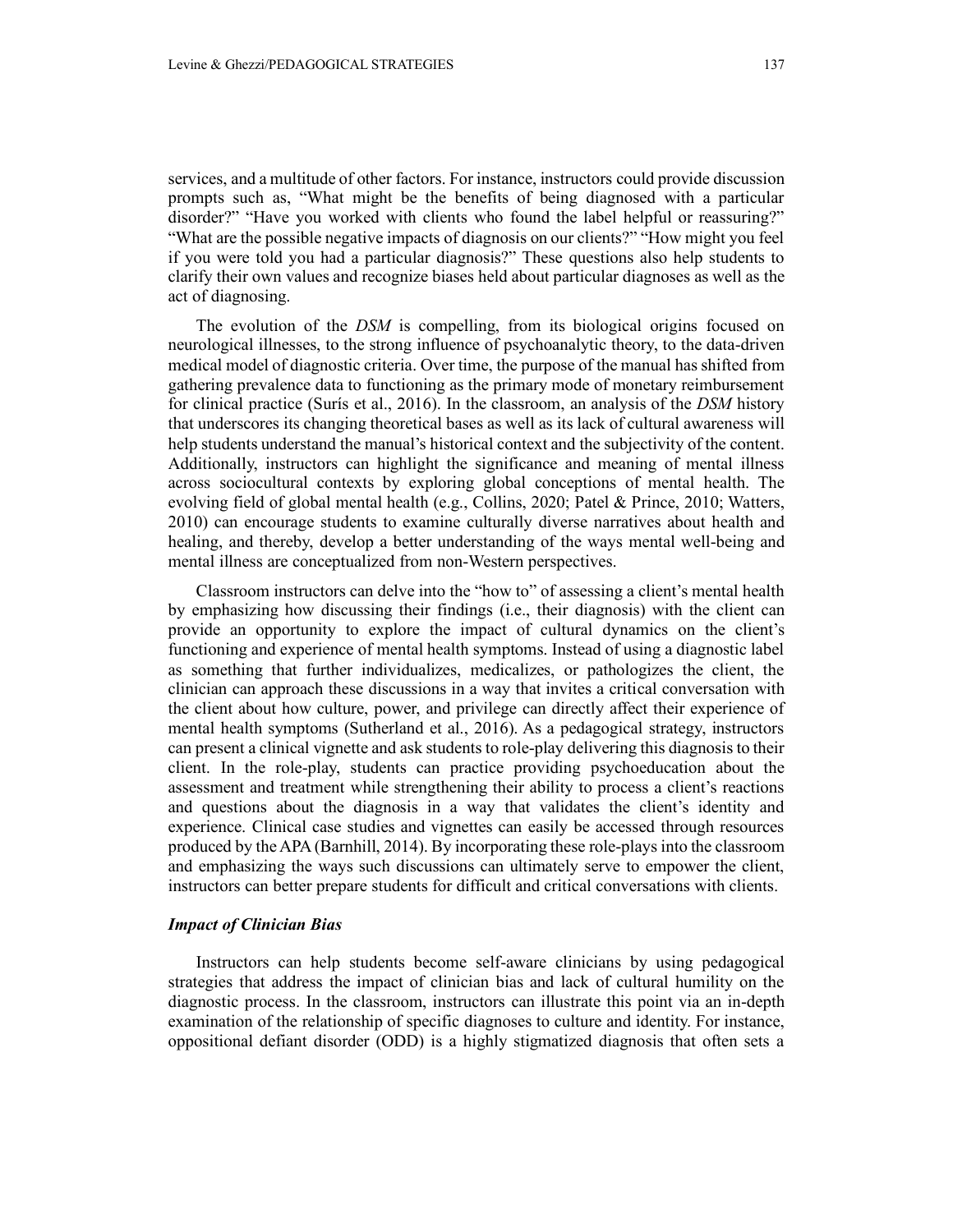negative trajectory for children and adolescents. Although epidemiological studies have shown that African American and White children have similar rates of ODD behaviors, African American youth, particularly males, are more likely to be diagnosed with ODD than White youth (Ballentine, 2019; Grimmett et al., 2016). Multiple scholars have noted this overdiagnosis of ODD requires a multi-layered explanation and stems not only from the problematic biases of the ODD criteria in the *DSM* but also from stereotypes of African American male youth as aggressive, hostile, and violent (Ballentine, 2019; Fadus et al., 2020). Additionally, clinicians might misinterpret a client's behavior as symptoms of other disorders or syndromes (e.g., attention deficit hyperactivity disorder [ADHD]) or as irritability or defiance, which are key diagnostic criteria for ODD. Not surprisingly, this combination of personal assumptions, biases, and failure to acknowledge other contributing factors (e.g., psychosocial stressors, structural racism, or a history of trauma) is likely to lead clinicians to make an inaccurate ODD diagnosis that stigmatizes young clients.

Social work instructors can highlight the research on misdiagnosis and apply insights to a range of evidence-based case examples, including overdiagnosis of schizophrenia spectrum disorders in African American and Latinx populations, underdiagnosis of autism spectrum disorders in females, and underdiagnosis of attention deficit hyperactivity disorder in African American and Latinx populations as well as females of all races/ethnicities (Morgan et al., 2013; Quinn & Madhoo, 2014; Ratto et al., 2018; Schwartz et al., 2019; Schwartz & Blankenship, 2014). As the instructor teaches students about the *DSM-5* diagnostic categories, their lessons can openly and regularly explore questions about which clients do and do not receive these diagnoses, and the propensity of clinicians to overdiagnosis disorders in certain populations. The information and insight gained from these discussions are important for social workers to consider in their practice. Such critical questioning will encourage students to move beyond rote memorization of diagnostic criteria to a deeper understanding of how diagnostic decisions play out in the real-world with significant ethical and social justice implications.

#### *Tools for Diagnostic Formulation*

Another pedagogical strategy is to teach students to use existing tools that can help them consider cultural and identity factors in the assessment process. When used appropriately, the CFI provides a useful guide for strengthening students' diagnostic skills in this regard. In class, instructors can lead discussions about the utility of the CFI in the context of changes to *DSM-5*. Students can then apply the tool in class activities to practice assessing how a client's cultural identity, associated cultural factors, and the relationship dynamics between client and clinician may contribute to the diagnostic process (APA, 2013). Instructors can also direct students to the APA's *DSM-5* website where students can view videos of clinicians using the CFI during client assessments (APA, 2013). As case studies are presented, students can discuss how using the CFI could enable them to better understand the client's perspective, current functioning, and presenting symptoms (Lewis-Fernandez et al., 2016).

Reviewing the other culture-related additions in *DSM-5* (e.g., Glossary of Cultural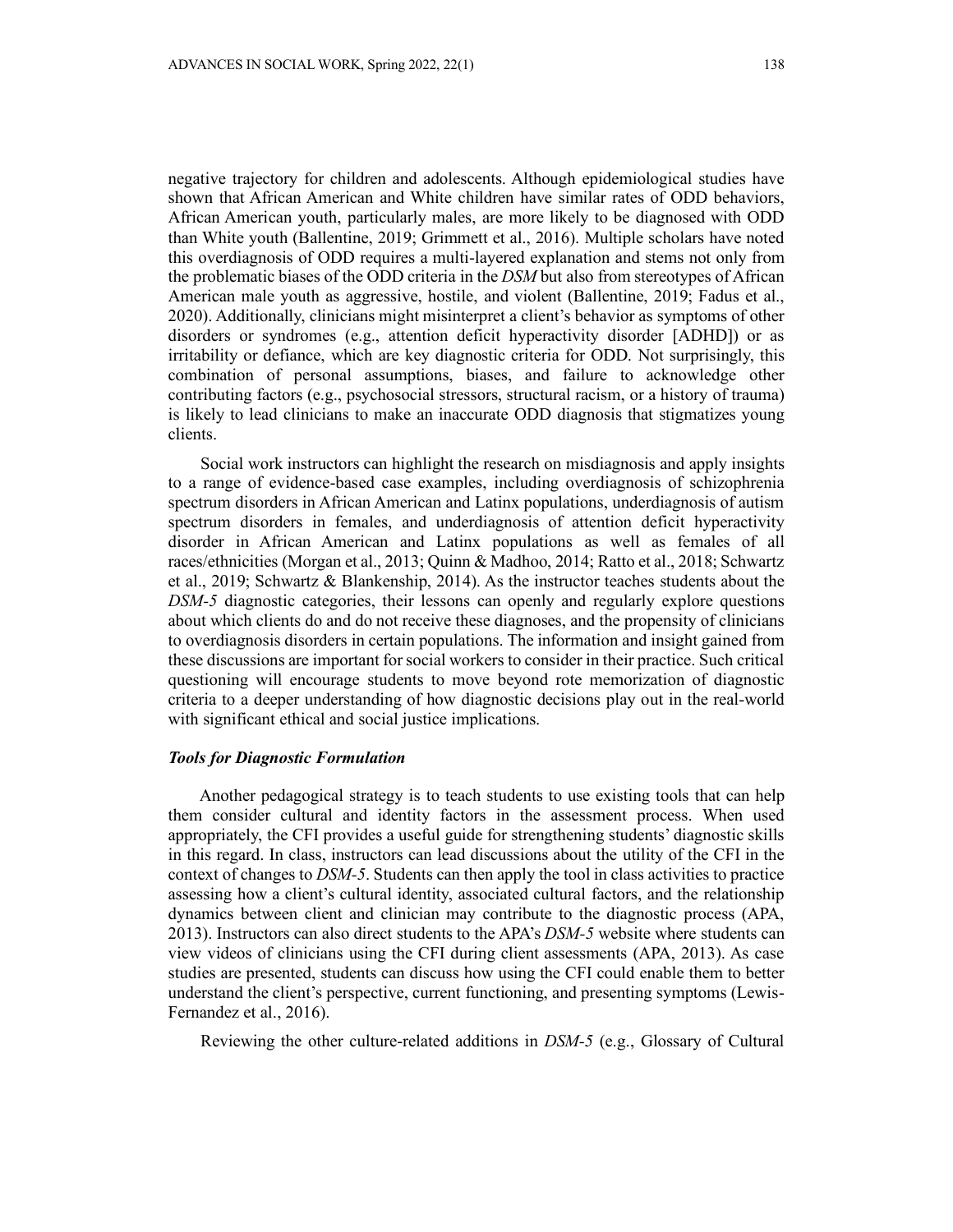Concepts of Distress and Culture-Related Diagnostic Issues sections) and learning how to effectively use this information when making client assessments is an important skill for students to develop (APA, 2013). As part of class discussions of case studies and activities, instructors can reference the *DSM-5* additions to highlight the specific cultural issues pertinent to social workers' assessments. To mitigate bias and to ensure students consult multiple sources of information, instructors should encourage students to incorporate structured interviews and standardized assessment tools into the assessment process. Instructors should discuss the cultural validity of assessment scales and provide examples of adaptations to scales that better address specific cultural needs (e.g., Depression Self-Rating Scale and Child PTSD Symptom Scale; Kaiser et al., 2019; Kohrt et al., 2011). The overall goal is for instructors to show students how and why to thoughtfully consider cultural factors when assessing a client's current functioning and symptom presentation using multiple methods to arrive at an ethical and accurate diagnosis.

### *Clinician Bias and the Role of Advocacy*

Instructors must convey to students not only the need to continually examine their own implicit biases but also their responsibility to continuously advocate for needed systemic change within the world of mental health treatment to foster more inclusive and equitable treatment paradigms (Schwartz et al., 2019). Numerous studies have confirmed the relationship between the clinician and the client is the most salient factor in a client's successful engagement in mental health services and positive outcomes (DeAngelis, 2019; Flückiger et al., 2018; Shattock et al., 2018). Instructors can highlight the value of cultural humility in engaging clients and providing culturally-informed comprehensive assessments, accurate diagnoses, and effective mental health treatment through a strong therapeutic alliance (Gottlieb, 2021; Lekas et al., 2020). Challenging students to identify their preconceptions about specific diagnoses as they learn about *DSM-5* diagnostic criteria and using materials throughout the course that center the voices and experiences of people living with mental illness will enable students to learn from and not just about clients.

To promote bottom-up systemic change, instructors might encourage students to submit their critical assessments of problematic content in the *DSM-5* to the APA via the section of the APA website that invites feedback on the manual. Instructors can also present additional opportunities for students to advocate for needed changes in mental health services and delivery of care. Moreover, instructors should make clear the connections that exist between *DSM-5* misdiagnoses and social problems such as the school-to-prison pipeline, homelessness, and mass incarceration. For example, when noting the underdiagnosis and treatment of ADHD in children of color and the ways underdiagnosis can affect behavior, academic success, and self-esteem, instructors can clarify the ways a misdiagnosis (or a missed diagnosis) can impact the trajectory of an individual's life course (Moody, 2016; Shi et al., 2021). Classroom discussions provide students opportunities to explore macro-level factors that contribute to mental health disparities, such as a lack of access to culturally-relevant interventions and lack of health insurance. Additional advocacy efforts could include examining alternatives to *DSM-5* as the primary system for clinical reimbursement and urge greater attention be given to developing more holistic and culturally-informed assessments of an individual's functioning and needs within their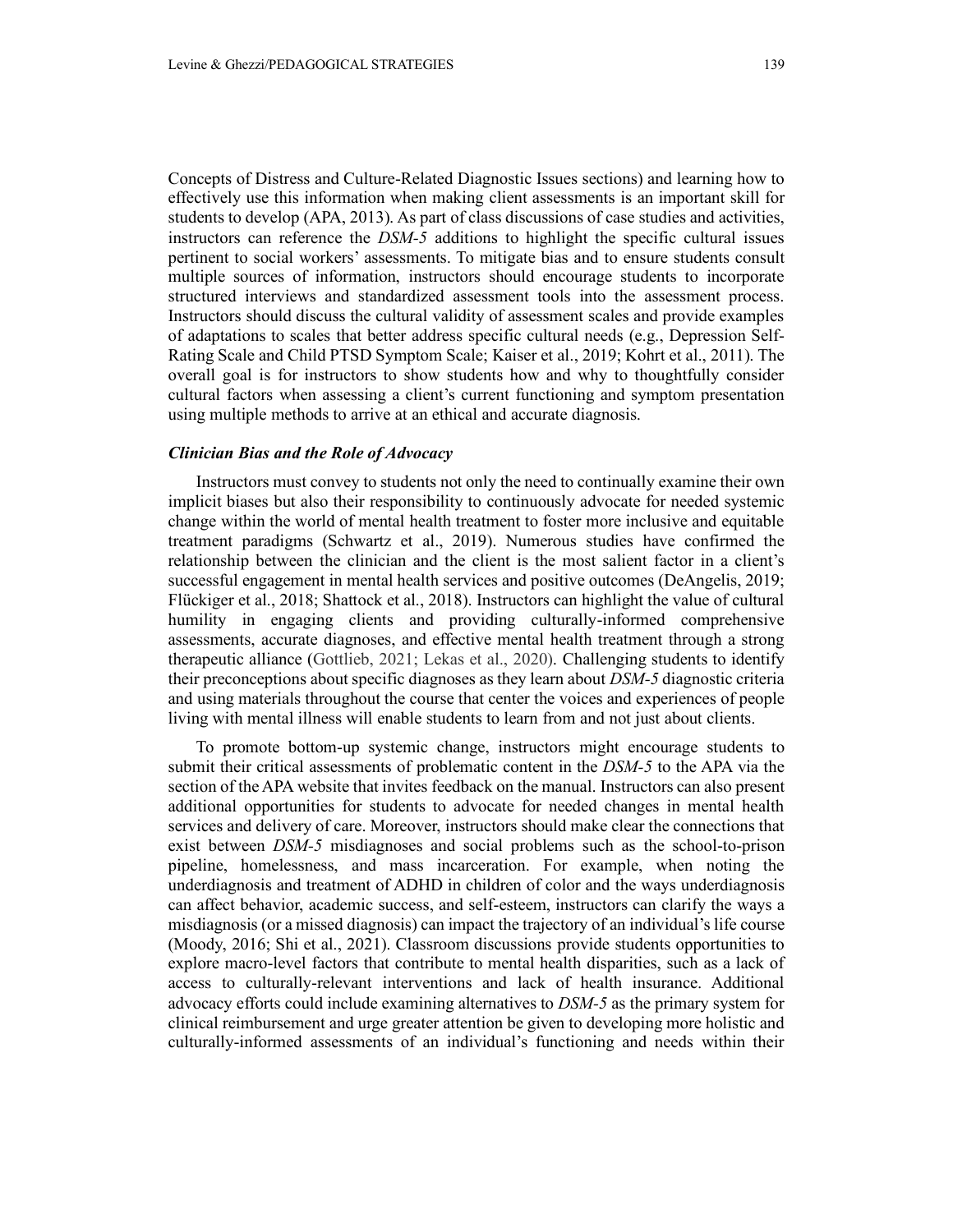community (Raskin, 2019). Last, social work educators must call attention to the immense power clinicians hold when assessing mental illness. Educators must explore the weight of this responsibility with students and carefully examine the complexities of promoting ethical practice at the individual, community, and system levels.

## **Conclusion**

To promote ethical practice, social workers must approach assessment of mental health and functioning in a way that supports and empowers clients instead of relying on methods and materials that can contribute to clients' marginalization and oppression (Petrovich  $\&$ Garcia, 2016). Given the high stakes for client outcomes, social work educators have a responsibility to teach students to critically examine their assessment practices. This pedagogy requires instructors to underscore the problematic history and current critiques of the *DSM-5* while giving students practical strategies for assessing mental health needs within a cultural context and providing culturally-informed, accurate, and ethical assessments. Social work educators can also foreground possible tensions between the field's Code of Ethics (National Association of Social Workers, 2021) and using *DSM-5* criteria to provide a mental health diagnosis. Ultimately, educators must assist students, as well as the social work profession, in advancing an understanding of mental health assessment and intervention that is inclusive and equitable for all.

### **References**

- American Psychiatric Association [APA]. (1952). *Diagnostic and statistical manual of mental disorders* (1st ed.). Author.
- APA. (2013). *Diagnostic and statistical manual of mental disorders* (5th ed.). APA. <https://doi.org/10.1176/appi.books.9780890425596>
- Aggarwal, N. K., Nicasio, A. V., DeSilva, R., Boiler, M., & Lewis-Fernández, R. (2013). Barriers to implementing the *DSM-5* Cultural Formulation Interview: A qualitative study. *Culture, Medicine and Psychiatry*, *37*(3), 505-533. <https://doi.org/10.1007/s11013-013-9325-z>
- Ballentine, K. (2019). Understanding racial differences in diagnosing ODD versus ADHD using critical race theory. *Families in Society*, *100*(3), 282-292. [https://doi.org/10.1177/1044389419842765](about:blank)
- Barnhill, J. (Ed). (2014). *DSM-5 clinical cases*. American Psychiatric Publishing*.* <https://doi.org/10.1176/appi.books.9781585624836>
- Becerra, D. (2016). Anti-immigration policies and fear of deportation: A human rights issue. *Journal of Human Rights and Social Work*, *1*, 109-119. <https://doi.org/10.1007/s41134-016-0018-8>
- Bredstrom, A. (2019). Culture and context in mental health diagnosing: Scrutinizing the *DSM-5* revision. *Journal of Medical Humanities*, *40*(3), 347-363. <https://doi.org/10.1007/s10912-017-9501-1>
- Collins, P. Y. (2020). What is global mental health? *World Psychiatry, 19*(3), 265-266.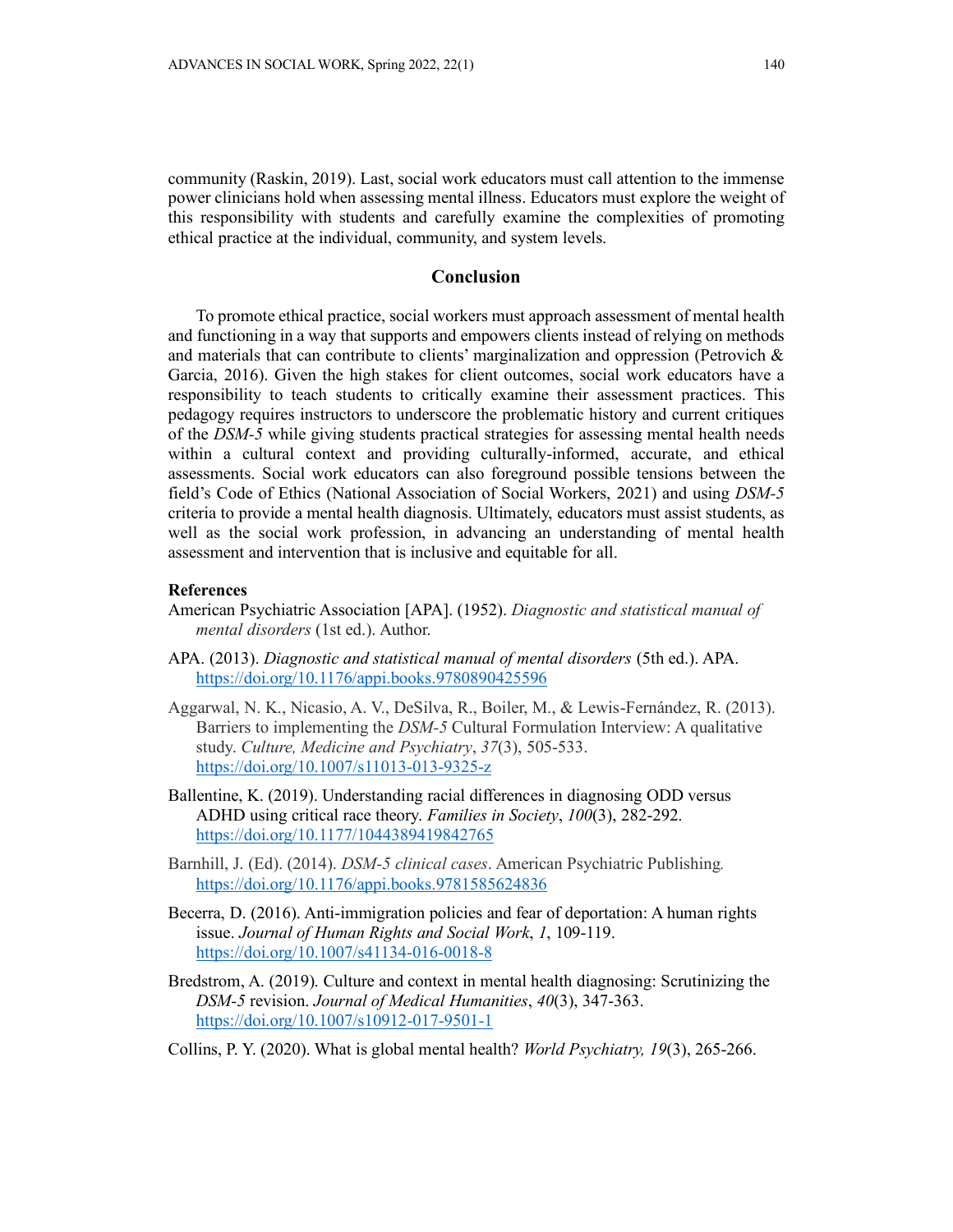<https://doi.org/10.1002/wps.20728>

- Craddock, N., & Mynors-Wallis, L. (2014). Psychiatric diagnosis: Impersonal, imperfect and important. *British Journal of Psychiatry*, *204*(2), 93-95. <https://doi.org/10.1192/bjp.bp.113.133090>
- DeAngelis, T. (2019). Better relationships with patients lead to better outcomes. *Monitor on Psychology*, *50*(10), 38. [https://www.apa.org/monitor/2019/11/ce-corner](https://www.apa.org/monitor/2019/11/ce-corner-relationships)[relationships](https://www.apa.org/monitor/2019/11/ce-corner-relationships)
- DeVylder, J., Fedina, L., & Link, B. (2020). Impact of police violence on mental health: A theoretical framework. *American Journal of Public Health*, *110*(11), 1704-1710. <https://doi.org/10.2105/AJPH.2020.305874>
- Fadus, M., Ginsburg, K., Sobowale, K., Halliday-Boykins, C., Bryant, B., Gray, K., & Squeglia, L. (2020). Unconscious bias and the diagnosis of disruptive behavior disorders and ADHD in African American and Hispanic youth. *Academic Psychiatry*, *44*, 95-102.<https://doi.org/10.1007/s40596-019-01127-6>
- Flückiger, C., Del Re, A. C., Wampold, B. E., & Horvath, A. O. (2018). The alliance in adult psychotherapy: A meta-analytic synthesis. *Psychotherapy*, *55*(4), 316-340. [https://doi.org/10.1037/pst0000172](about:blank)
- Gottlieb, M. (2021). The case for a cultural humility framework in social work practice. *Journal of Ethnic & Cultural Diversity in Social Work*, *30*(6), 463-481. <https://doi.org/10.1080/15313204.2020.1753615>
- Grimmett. M., Dunbar, A., Williams, T., Clark, C., Prioleau, B., & Miller, J. (2016). The process and implications of diagnosing oppositional defiant disorder in African American males. *Professional Counselor*, *6*(2), 147-160. <https://doi.org/10.15241/mg.6.2.147>
- Insel, T. R. (2014). The NIMH research domain criteria (RDoC) project: Precision medicine for psychiatry. *American Journal of Psychiatry*, *171*(4), 395-397. <https://doi.org/10.1176/appi.ajp.2014.14020138>
- Jarvis, G. E., Kirmayer, L. J., Gómez-Carrillo, A., Aggarwal, N. K., & Lewis-Fernández, R. (2020). Update on the Cultural Formulation Interview. *Focus 18*(1), 40-46. <https://doi.org/10.1176/appi.focus.20190037>
- Jones, S. C., & Neblett, E. (2019). The impact of racism on the mental health of people of color. In M. T. Williams, D. C. Rosen, & J. W. Kanter (Eds.), *Eliminating race-based mental health disparities: Promoting equity and culturally responsive care across settings* (pp. 79-97). New Harbinger.
- Kaiser, B. N., Ticao, C., Anoje, C., Minto, J., Boglosa, J., & Kohrt, B. A. (2019). Adapting culturally appropriate mental health screening tools for use among conflictaffected and other vulnerable adolescents in Nigeria. *Global Mental Health*, *6*(10). <https://doi.org/10.1017/gmh.2019.8>
- Karter, J. M., & Kamens, S. R. (2019). Toward conceptual competence in psychiatric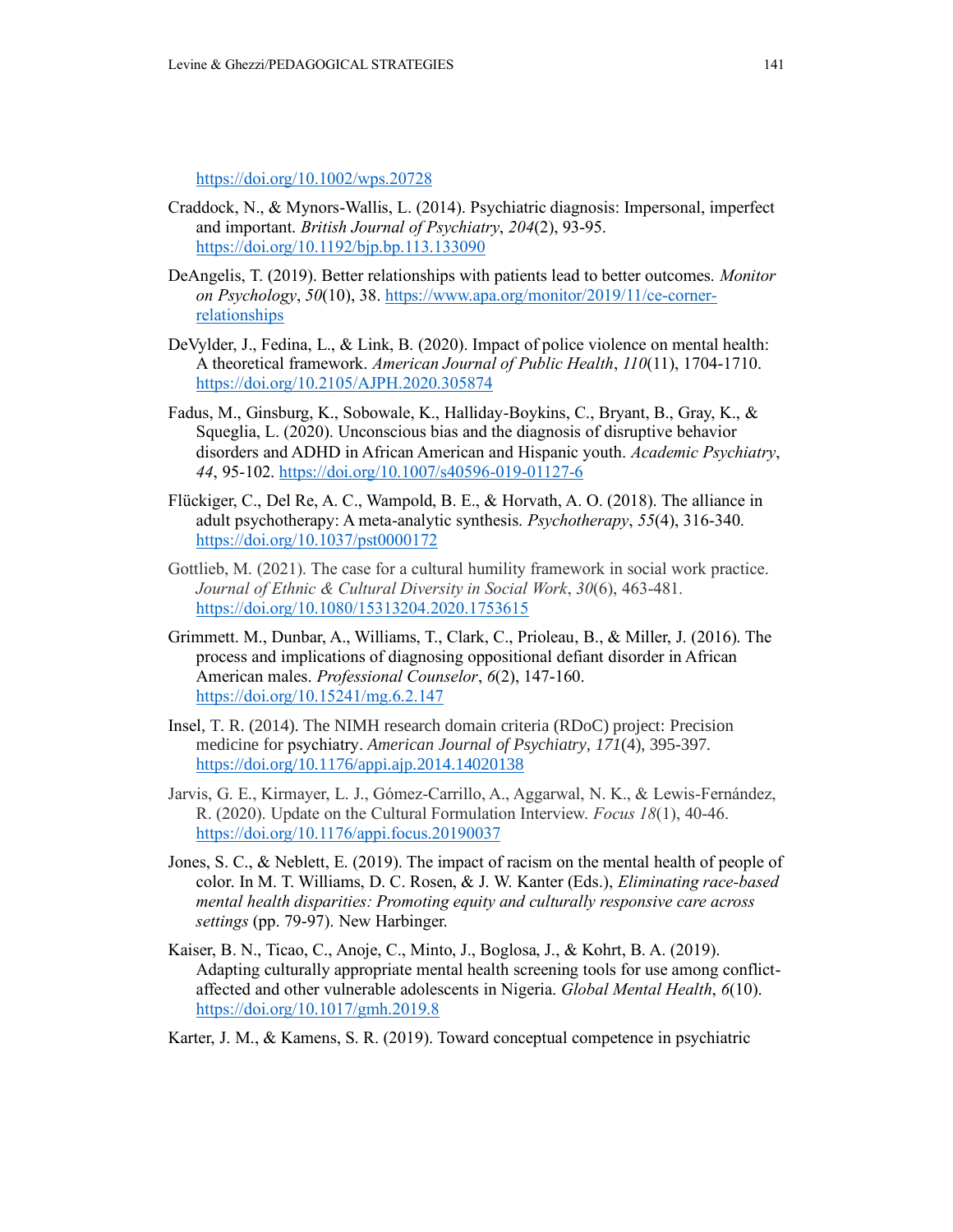diagnosis: An ecological model for critiques of the *DSM*. In S. Steingard (Ed), *Critical psychiatry* (pp. 17-69). Springer. [https://doi.org/10.1007/978-3-030-02732-](https://doi.org/10.1007/978-3-030-02732-2_2) [2\\_2](https://doi.org/10.1007/978-3-030-02732-2_2)

- Kohrt, B. A., Jordans, M. J., Tol, W. A., Luitel, N. P., Maharjan, S. M., & Upadhaya, N. (2011). Validation of cross-cultural child mental health and psychosocial research instruments: Adapting the Depression Self-Rating Scale and Child PTSD Symptom Scale in Nepal. *BMC Psychiatry*, *11*(1), 1-17. [https://doi.org/10.1186/1471-244X-11-](https://doi.org/10.1186/1471-244X-11-127) [127](https://doi.org/10.1186/1471-244X-11-127)
- Kozak, M., & Cuthbert, B. (2016). The NIMH Research Domain Criteria initiative: Background, issues, and pragmatics. *Psychophysiology, 53*(3), 286-297. <https://doi.org/10.1111/psyp.12518>
- Lekas, H. M., Pahl, K., & Fuller Lewis, C. (2020). Rethinking cultural competence: Shifting to cultural humility. *Health Services Insights*, *13*(January), 1-4. <https://doi.org/10.1177/1178632920970580>
- Lewis-Fernández, R., & Aggarwal, N. K. (2013). Culture and psychiatric diagnosis. In R. D. Alarcon & S. Karger (Eds.), *Cultural psychiatry* (pp. 15-30). S. Karger AG. <https://doi.org/10.1159/000348725>
- Lewis-Fernández, R., Aggarwal, N. K., Hinton, L., Hinton, D., & Kirmayer, L. (Eds.). (2016). *DSM-5 handbook on the cultural formulation interview.* American Psychiatric Publishing[. https://doi.org/10.1176/appi.books.9781615373567](https://doi.org/10.1176/appi.books.9781615373567)
- Lewis-Fernández, R., Aggarwal, N. K., Lam, P. C., Galfalvy, H., Weiss, M. G., Kirmayer, L. J., Paralikar, V., Deshpande, S. N., Díaz, E., Nicasio, A. V., Boiler, M., Alcarón, R. D., Rohlof, H., Groen, S., Van Dijk, R. C., Jadhav, S., Sarmukaddam, S., Ndetei, D., Scalco, M. Z. … & Vega-Dienstmaier, J. M. (2017). Feasibility, acceptability and clinical utility of the cultural formulation interview: Mixed-methods results from the *DSM-5* international field trial. *British Journal of Psychiatry*, *210*(4), 290-297. <https://doi.org/10.1192/bjp.bp.116.193862>
- McQuaide, S. (1999). A social worker's use of the *Diagnostic and Statistical Ma[nu](about:blank)al*. *Families in Society*, *80*(4), 410-416.<https://doi.org/10.1606/1044-3894.1219>
- Moody, M. (2016). From under-diagnoses to over-representation: Black children, ADHD, and the school-to-prison pipeline. *Journal of African American Studies, 20*, 152-163. <https://doi.org/10.1007/s12111-016-9325-5>
- Morgan, P. L., Staff, J., Hillemeier, M. M., Farkas, G., & Maczuga, S. (2013). Racial and ethnic disparities in ADHD diagnosis from kindergarten to eighth grade. *Pediatrics*, *132*(1), 85-93.<https://doi.org/10.1542/peds.2012-2390>
- National Association of Social Workers. (2021). *NASW code of ethics*. <https://www.socialworkers.org/About/Ethics/Code-of-Ethics/Code-of-Ethics-English>
- Paniagua, F. A. (2018). ICD-10 versus *DSM-5* on cultural issues. *SAGE Open*, *8*(1). <https://doi.org/10.1177/2158244018756165>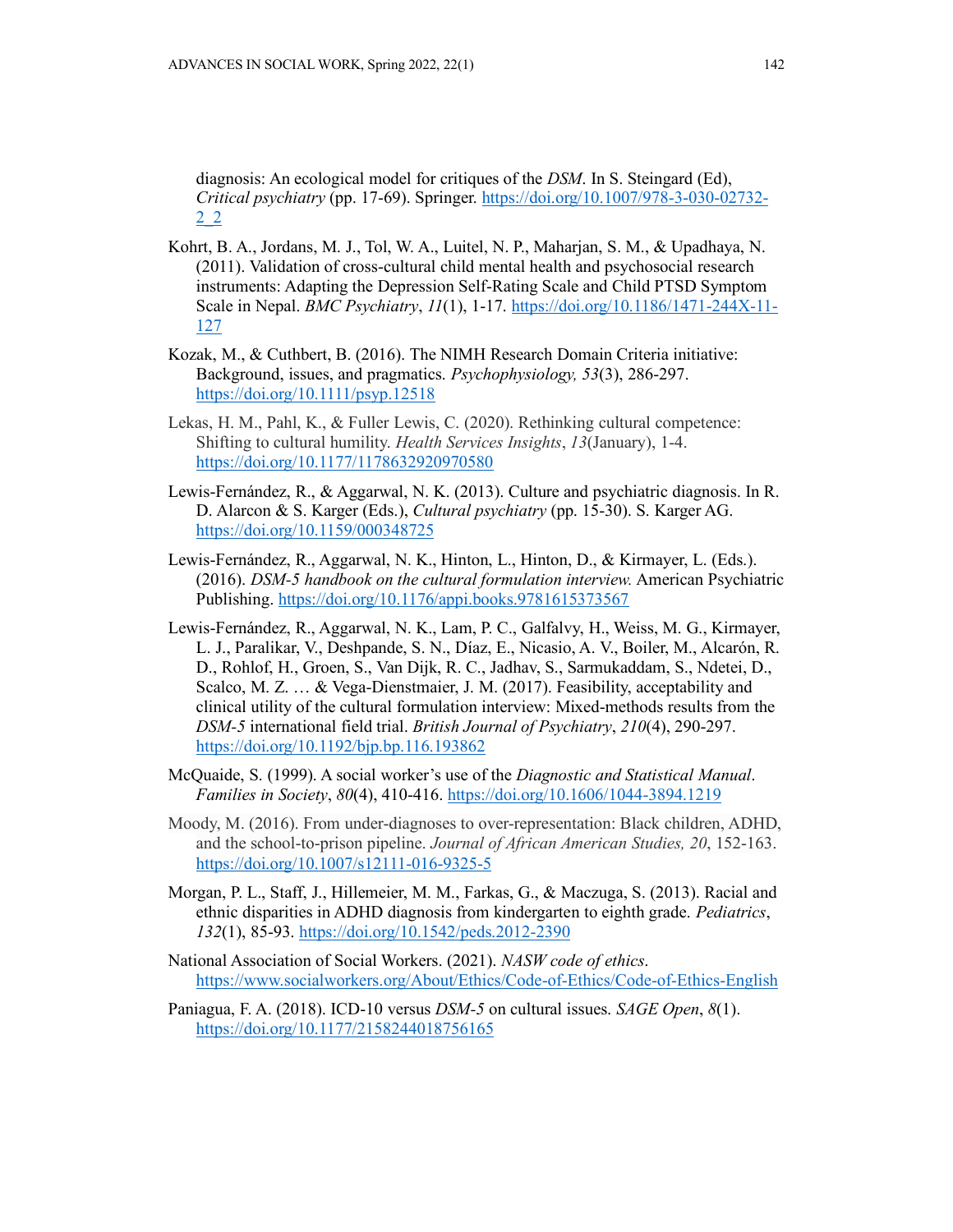- Patel, V., & Prince, M. (2010). Global mental health: A new global health field comes of age. *Journal of the American Medical Association*, *303*(19), 1976-1977. <https://doi.org/10.1001/jama.2010.616>
- Peter, O., & Jungbauer, J. (2019). Diagnosis talk and recovery in people with a mental illness: A qualitative study and perspectives for clinical social work. *Clinical Social Work Journal*, *47*(2), 222-232.<https://doi.org/10.1007/s10615-018-0646-9>
- Petrovich, A., & Garcia, B. (2016). *Strengthening the DSM: Incorporating resilience and cultural competence* (2nd ed.)*.* Springer. <https://doi.org/10.1891/9780826126634>
- Phillips, D. G. (2013). Clinical social workers as diagnosticians: Legal and ethical issues. *Clinical Social Work Journal*, *41*(2), 205-211. [https://doi.org/10.1007/s10615-013-](https://doi.org/10.1007/s10615-013-0444-3%20 ) [0444-3](https://doi.org/10.1007/s10615-013-0444-3%20 )
- Quinn, P. O., & Madhoo, M. (2014). A review of attention-deficit/hyperactivity disorder in women and girls: Uncovering this hidden diagnosis*. Primary Care Companion for CNS Disorders*, *16*(3), 1-12.<https://doi.org/10.4088/PCC.13r01596>
- Raskin, J. D. (2019). What might an alternative to the *DSM* suitable for psychotherapists look like? *Journal of Humanistic Psychology, 59*(3), 368-375. <https://doi.org/10.1177/0022167818761919>
- Ratto, A. B., Kenworthy, L., Yerys, B. E., Bascom, J., Wieckowski, A. T., White, S. W., Wallace, G. L., Pugliese, C., Schultz, R. T., Ollendick, T. H., Scarpa, A., Seese, S., Register-Brown, K., Martin, A., & Anthony, L. G. (2018). What about the girls? Sexbased differences in autistic traits and adaptive skills. *Journal of Autism and Developmental Disorders*, *48*(5), 1698-1711. [https://doi.org/10.1007/s10803-017-](https://doi.org/10.1007/s10803-017-3413-9) [3413-9](https://doi.org/10.1007/s10803-017-3413-9)
- Schwartz, E. K., Docherty, N. M., Najolia, G. M., & Cohen, A. S. (2019). Exploring the racial diagnostic bias of schizophrenia using behavioral and clinical-based measures. *Journal of Abnormal Psychology*, *128*(3), 263-271. [https://doi.org/10.1037/abn0000409](https://doi.org/10.1037/abn0000409%20 )
- Schwartz, R. C., & Blankenship, D. M. (2014). Racial disparities in psychotic disorder diagnosis: A review of empirical literature. *World Journal of Psychiatry*, *4*(4), 133- 140. [https://doi.org/10.5498/wjp.v4.i4.133](https://doi.org/10.5498/wjp.v4.i4.133%20 )
- Seelman, K. L. (2016). Transgender adults' access to college bathrooms and housing and the relationship to suicidality. *Journal of Homosexuality*, *63*(10), 1378-1399. <https://doi.org/10.1080/00918369.2016.1157998>
- Shattock, L., Berry, K., Degnan, A., & Edge, D. (2018). Therapeutic alliance in psychological therapy for people with schizophrenia and related psychoses: A systematic review. *Clinical Psychology & Psychotherapy*, *25*(1), e60-e85. <https://doi.org/10.1002/cpp.2135>
- Shi, Y., Hunter Guevara, L. R., Dykhoff, H. J., Sangaralingham, L. R., Phelan, S., Zaccariello, M. J., & Warner, D. O. (2021). Racial disparities in diagnosis of attention-deficit/hyperactivity disorder in a US national birth cohort. *JAMA Network*